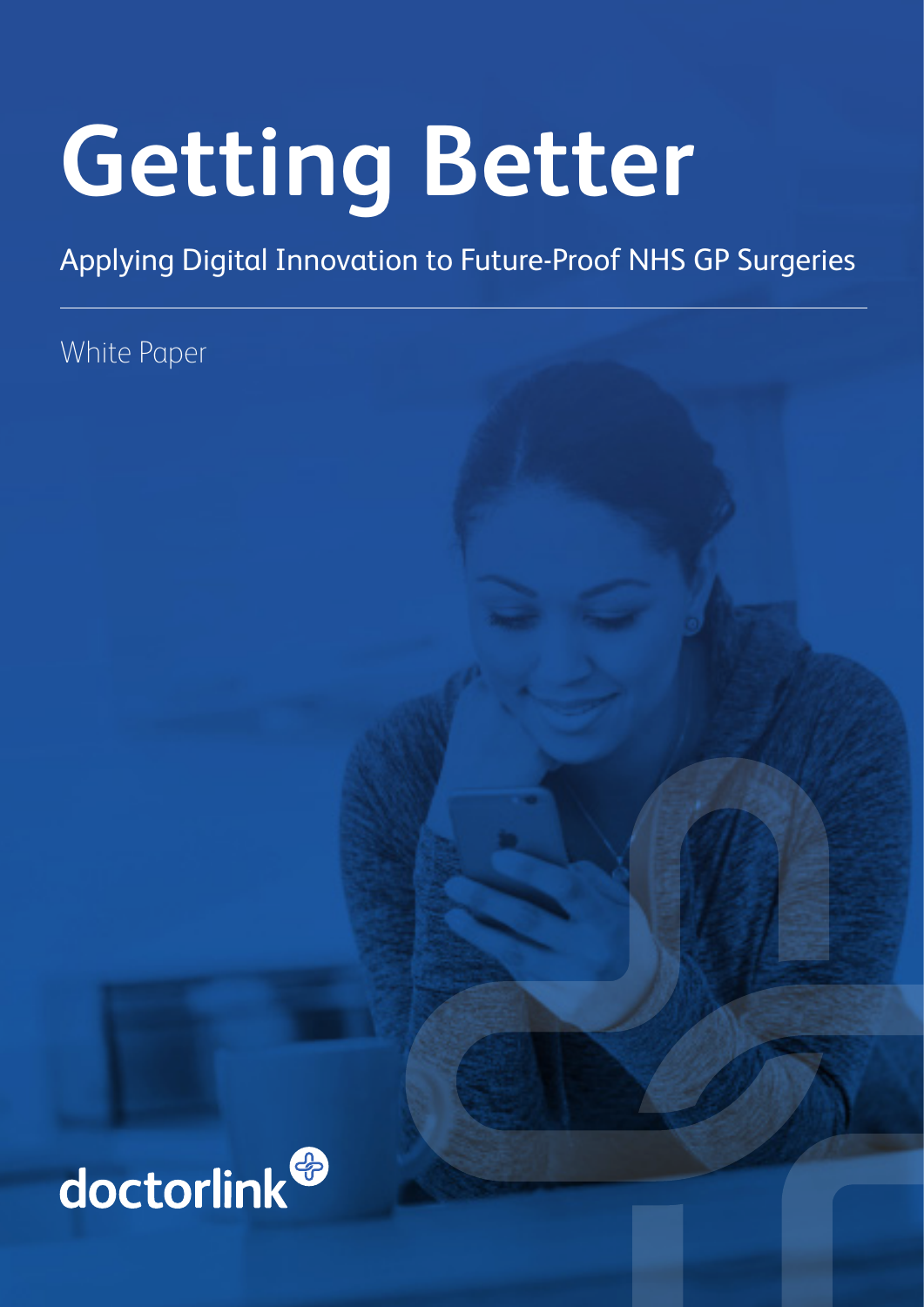### **In Brief:**

Digital innovation is vital to alleviating the growing burden on the NHS, especially GP surgeries. At a time when pressure is unrelenting, there is growing appetite among GPs to trial solutions that will enable them to deliver the best possible service to their patients.

Taking small, incremental steps at practice level can have a significant impact on managing demand for GP appointments and improving the patient experience by putting care for minor illnesses into their hands.

DoctorLink, a new digital triage and advice tool, has been specifically designed for integration into NHS GP surgeries to meet this need, and it is currently being implemented by a number of surgeries across England.

The following white paper presents the case for why systems such as DoctorLink have an important role to play in helping surgeries to work more efficiently. These solutions cannot be effective in isolation and so this paper also provides advice on how to trial and implement new technology-led approaches to help surgery employees and their patients adapt to change as seamlessly as possible. Due to the complexities of changing processes and moving towards the greater transference of tasks, such as triage, to digital platforms, there is a long road ahead in terms of widespread adoption, but the sooner that adaptations are managed, the more positive the experience will be for those working within, and using, primary care services.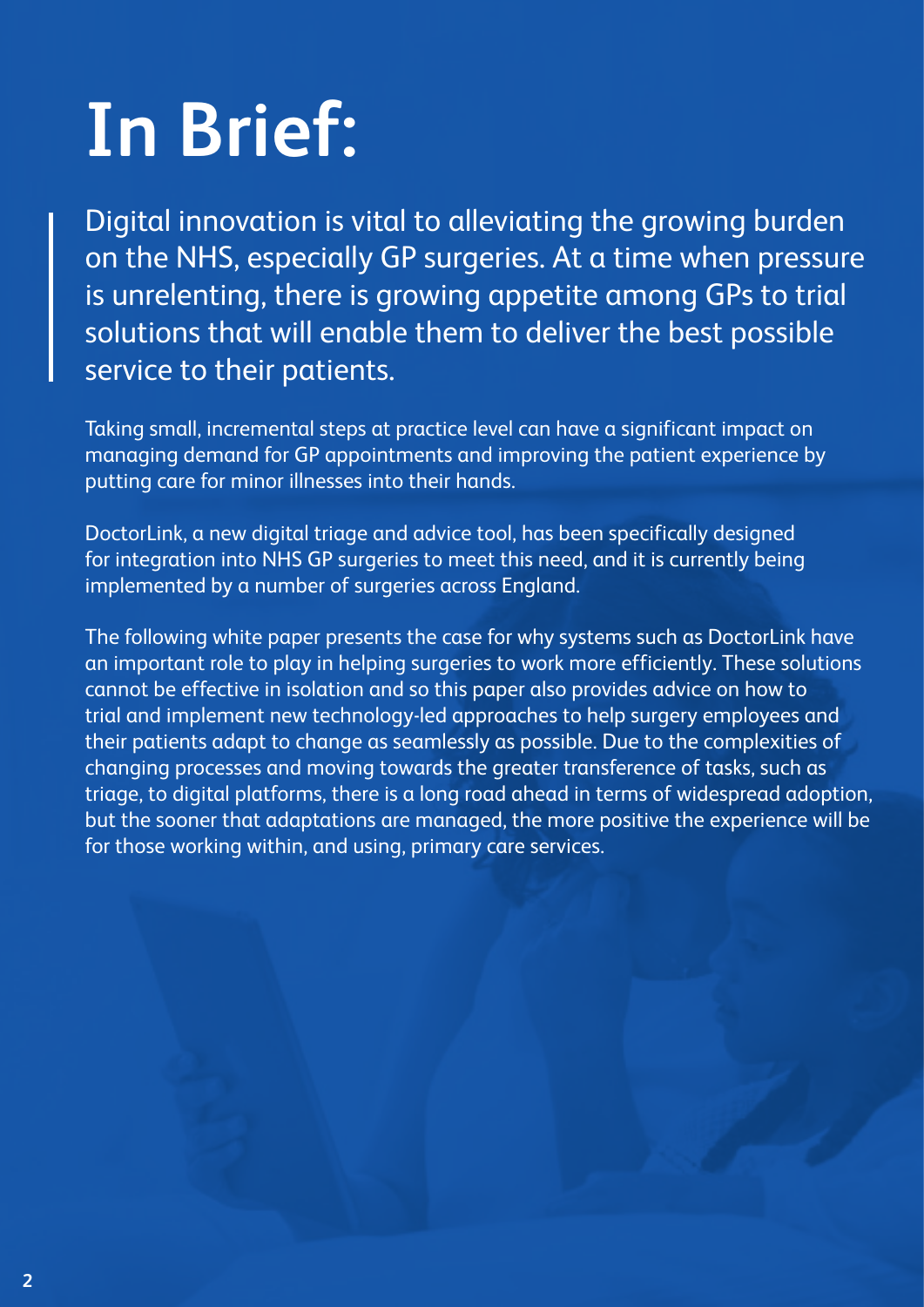### **The Big Picture**

Reducing the continued pressures on NHS general practice (GP) surgeries is critical to ensuring the sustainability and effectiveness of the whole UK primary care system.

Rising patient numbers with increasingly varied health needs, combined with a potential critical shortfall in GPs, are some of the major challenges contributing to the increasing strain on surgeries. In addition to an emerging supply and demand crisis, there is also a disconnect between stakeholder expectations and the current resource and budgetary limitations on the system. These factors were highlighted in the 2015 NHS England-commissioned report, Making Time in General Practice, and they continue to grow in severity.

The results of a British Medical Association (BMA) survey of more than **5,000** GPs in December 2016 highlighted that **84%** of GPs believed workload pressures are either unmanageable (**57%**) or excessive (**27%**) and that this was having a direct impact on the safety and quality of patient

care. Within these results, only **10%** of respondents described their workload as manageable, allowing enough time for the provision of good, safe quality of care. Bureaucracy is a factor as paperwork increases with activity migrating from secondary to primary care, and the burden of preparing for Care Quality Commission visits falls to GP partners and practice managers. Compounding the issue are reductions in take-home pay for partners, as practice costs increase. This is at a time when higher volumes of patients are coming into surgeries due to limited outpatient referrals in hospitals, longer waiting times for elective surgery and earlier hospital discharges. In the same survey, two-thirds of GPs agreed that there should be longer consultations for certain groups of patients, such as those with long-term conditions, which highlighted the need to create more GP time to support those individuals.

**BMA survey of 5000 GPs in December 2016 highlighted that...**

**84% of GPs believed that their workload pressures were...**

**Unmanageable (57%) or...**

**(27%)**

**Excessive**

**3**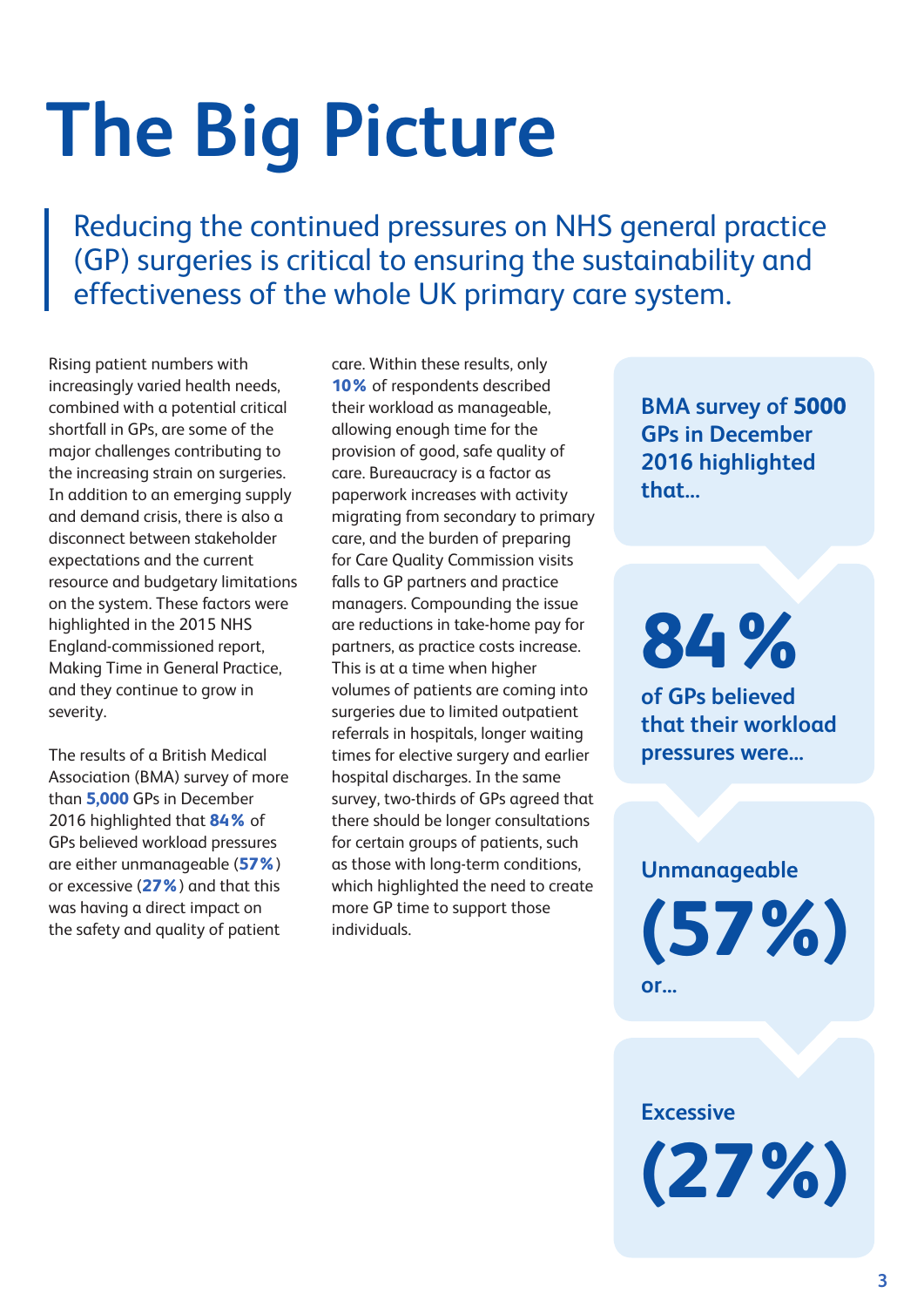### **Checking the Temperature**

These sentiments have recently been reinforced by our independent survey. The poll was conducted in June 2017 to take a litmus test of NHS GPs' perceptions of the current pressures that they are facing, as well as their views on which issues need to be addressed to ensure the sustainability of NHS GP surgeries in the future.

The results of this survey presented an overwhelming picture of GPs who are frustrated and believe that services are heading towards a breaking point if the current operating framework does not change. Unsurprisingly, **97%** consider that the current model needs to adapt to survive and **82%** agreed that current levels of patient demand are unsustainable. Recruitment and retention concerns have also been reinforced as **63%** of GPs believe that their counterparts are retiring early, a further **70%** think the current situation is causing younger doctors to avoid the profession and **63%**  are finding it hard to recruit other surgery staff from nurses through to administrators. The data showed that

**54%** 

**thought that quality of care would improve the most if they could free up their time to focus on priority patients.**

the impact on patients is concerning GPs but that patient demand is also at the root of the cause: **73%** consider that quality of patient care is being negatively affected by current demands on surgeries; **48%** of respondents also thought that between **20%** and **40%** of their appointments are unnecessary.

Respondents believed that rather than increasing staff headcount, factors such as improving operational efficiencies, managing patient care differently and finding ways to change patient behaviour, will be more effective for improving the quality of their services. For example, **54%** thought that quality of care would improve most if they could free up their time to focus on priority patients; **45%** of GPs think that relaxing the requirement to see GPs for referrals or repeat prescriptions or other unnecessary appointments would make a difference and the same number (**45%**) want to encourage patients to be more open to seeking alternative sources of medical advice and care without relying on GP appointments.

**48% of respondents also thought that between...**

**20% to...**

**40% of their appointments are unnecessary.**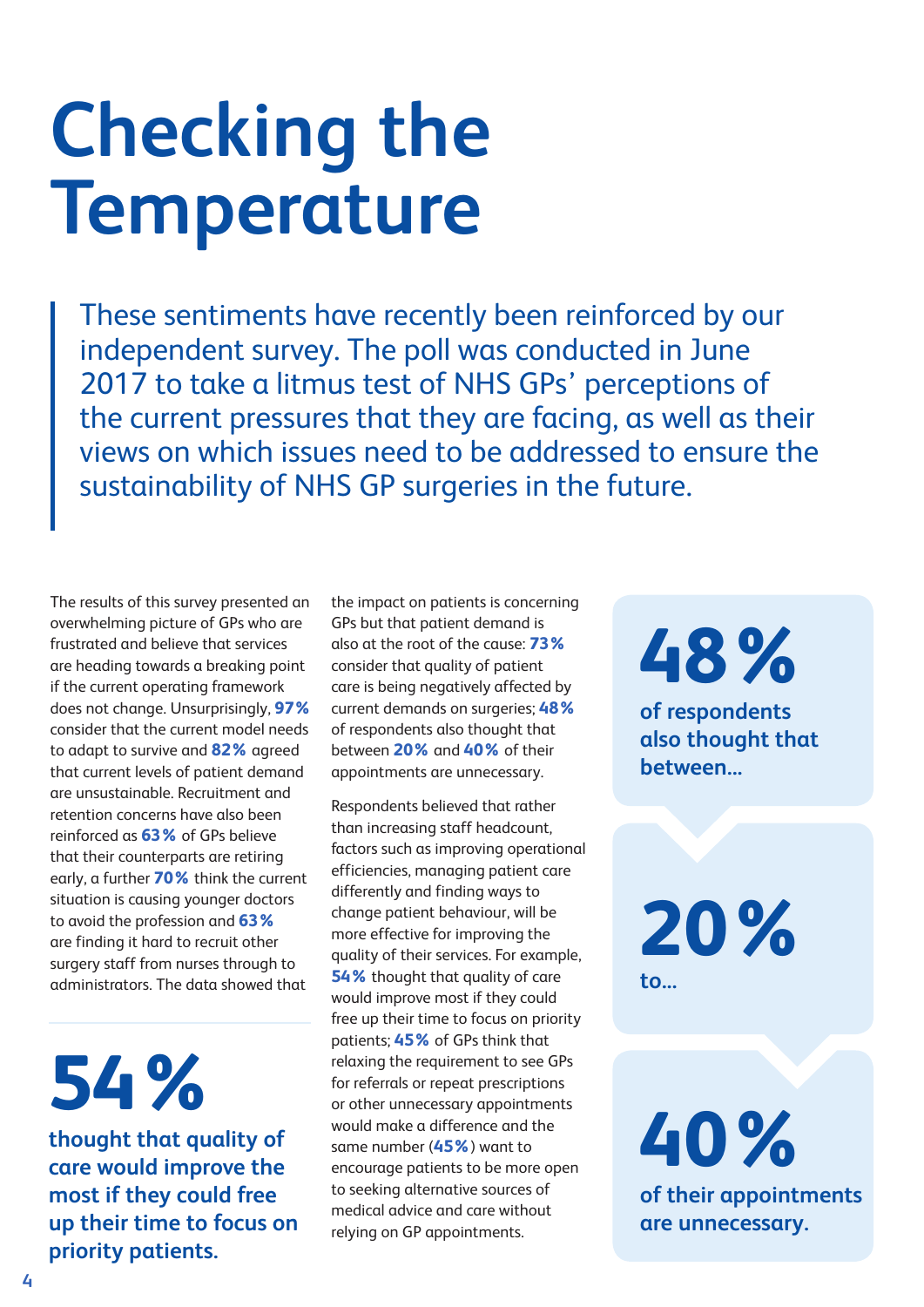### **Digitising the NHS – a Cure for All Ills?**

Innovative technology has been implemented by the NHS to improve healthcare systems since the first use of computers for administration and research purposes in the 1960s. Yet, as the digital revolution evolved over the last 20 years, the speed of change has been slower in certain areas of healthcare compared to commercial sectors such as finance or retail.

Since Jeremy Hunt challenged the NHS in 2013 to 'go paperless' by 2018, the drive to use digital innovation to improve patient care and alleviate burdens on the NHS system has accelerated. The ambitions for a paperless NHS were subsequently expanded upon in the 2014 NHS Forward View and the timeframe was extended to 2020. Additionally, each year the number of digitally driven improvement initiatives is increasing, in primary care particularly, as technology plays an intrinsic role in fulfilling the commitments outlined in the GP Forward View that was launched by NHS England in 2016.

As a result, the appetite to digitise certain processes is undoubtedly increasing and seems to correlate with the rise in pressure on surgeries as GPs become willing to try solutions to 'fix' these problems. This view is underlined in DoctorLink's 2017 survey of NHS GPs: 88% of GPs agreed with the statement, *"Technology is a vital part of how we will improve the current model to ensure that we have a working primary care system in the future"* and **80%** of GPs think that the increased uptake of med-tech and

apps is needed to reduce the burden on GP and surgery staff's time.

While the solution seems clear, the NHS is a large ship to turn and the term 'digital' is all-encompassing. At a macro-level, the NHS is focusing on:

- improving patients' access to urgent care online;
- enabling 111 to resolve more problems for patients without telling them to go to A&E or their GP;
- making patients' medical information available to the right clinicians wherever they are and increasing the use of apps to help people manage their own health.

The latter point has been supported by the launch of the NHS Digital Apps Library in April 2017, but there are still questions around the number of approved apps available through the platform, as well as data protection concerns. At a surgery level, initial steps have been taken such as the widespread implementation of Patient Online to give patients access to book and cancel appointments, order repeat prescriptions and view their GP record.

**80%** 

**of GPs think that the increased uptake of medtech and apps is needed to reduce the burden on GP and surgery staff's time.**

Delivering impactful initiatives successfully is reliant on the performance of the wider operational NHS framework, from seismic shifts in IT systems integration through to fundamentally changing ways of working between primary and secondary care services. The work that was originally initiated by NHS GP Connect to improve IT connectivity is well intentioned and has the potential to be transformational, but it is a complex task and progress is slow. Similarly, strategies to improve integration between primary and secondary care are still evolving as these are also complex tasks.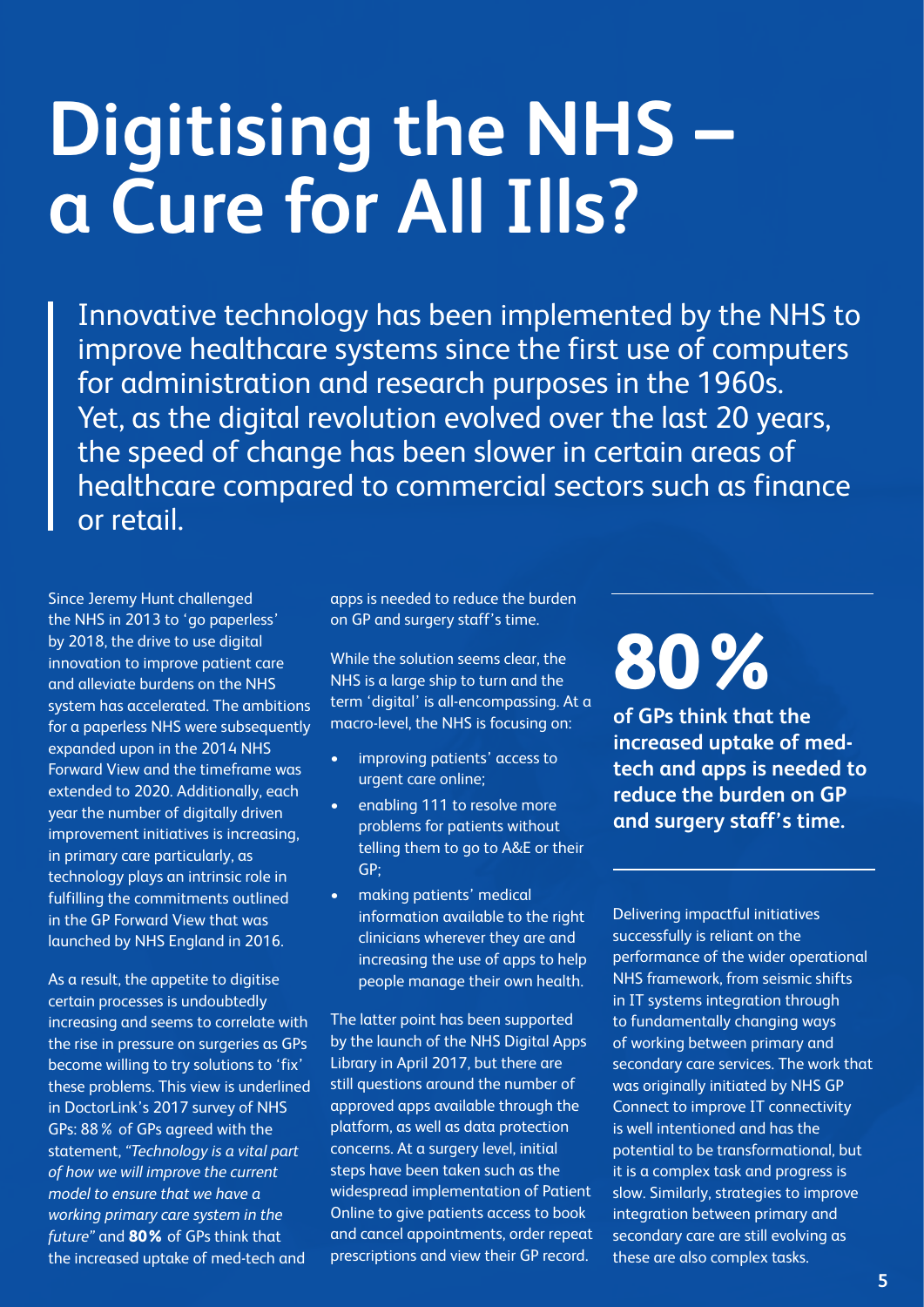## **Delivering Impact**

GPs recognise the parallels: 91% of respondents to the DoctorLink survey thought that better connectivity between primary care surgeries and services is needed, and 84% believe that improving IT system integration across all primary care will improve efficiencies.

However, while better connectivity and improved IT system integration were considered to theoretically be the best way to improve surgeries' efficiencies, more than half of GPs thought that, in reality, the uptake of med-tech solutions would be the best way to future-proof NHS surgeries. Respondents also thought that better allocation of appointment time would make a difference, for example, reducing the need in some circumstances for patients to physically see a GP to obtain a referral to a specialist. Furthermore, a significant **96%**

More than half of GPs thought that, in reality, the uptake of med-tech solutions would be the best way to futureproof NHS surgeries.

of GPs said that they would be interested in trying digital triage tools, of which **56%** said that they would definitely try them. This suggests that there is a lack of conviction that the NHS will achieve its connectivity ambitions quickly and indicates that GP surgeries may be open to exploring their own compatible solutions in the interim.

In addition to infrastructure, **83%** of GPs believe that reducing unnecessary appointments would free up more time for them and support staff. Addressing this alongside implementing digital innovations requires a considerable shift in patient behaviours and attitudes towards how, and when, they need to see their GP. Changing these engrained patterns will take time and will be highly reliant on proving to patients that making some changes around how they request and receive support will enhance, rather than compromise, their healthcare experience.

### **96%**

**of GPs said that they would be interested in trying digital triage tools, of which...**

**56% said that they would definitely try them.**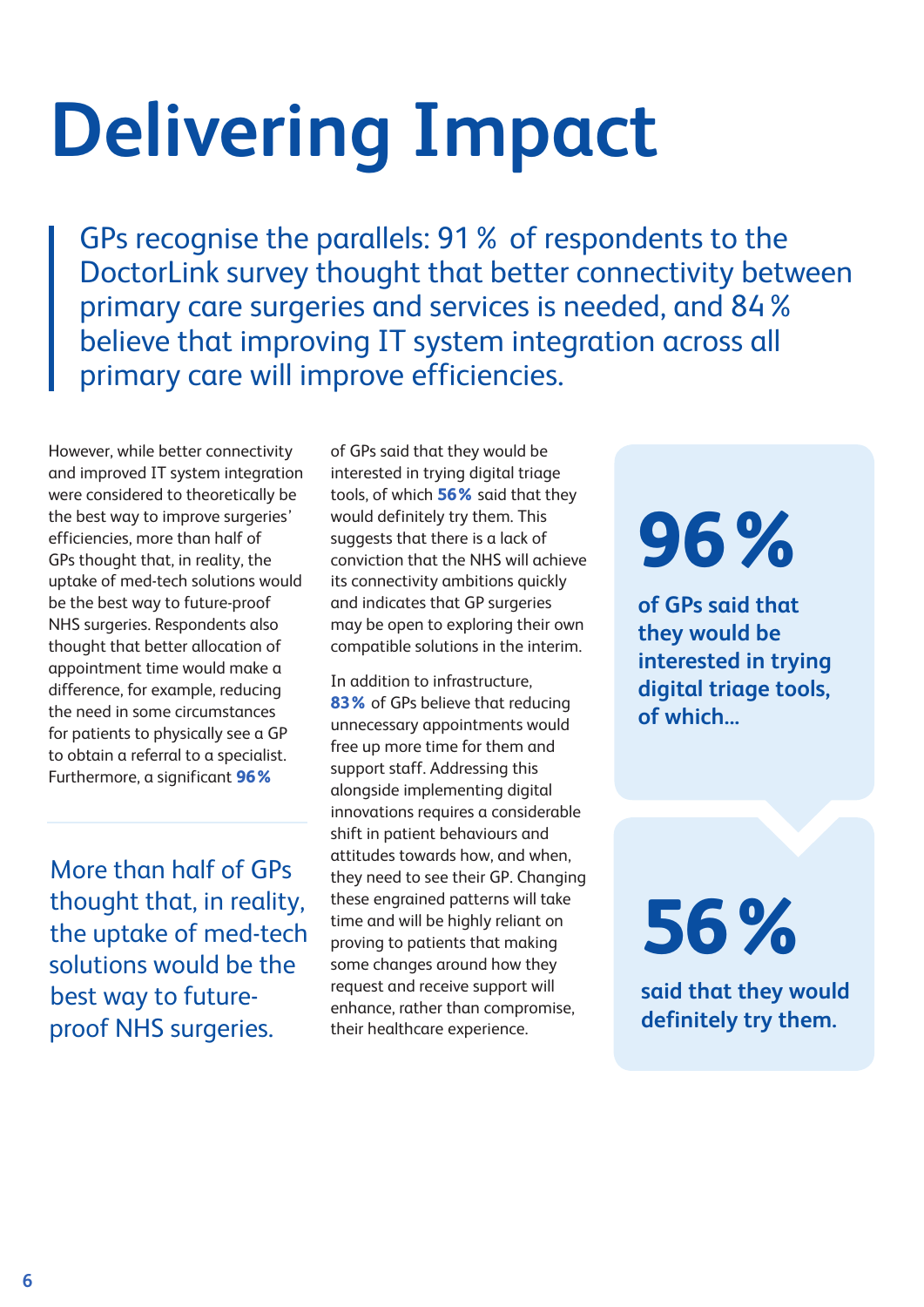### **Marrying Technology and Triage**

New med-tech innovations in the private sector are tapping into general trends among the public for using apps and other digital channels to manage many aspects of daily life, including health.

Numerous health and fitness related apps are now being complemented by more ambitious clinical offerings such as Push Doctor, the paid-for service that delivers GP consultations via mobile, and Babylon, another mobile-led offering that combines digital triage and advice with private GP appointments. While the merits of these services are being observed and debated across the medical sector, the NHS is yet to adopt such approaches on a scaled, widespread basis, which is a latent opportunity for surgeries.

Unlike most other commercial med-tech applications that are

 DoctorLink, a clinically approved digital triage and advice tool, was specifically developed for the NHS over the last 10 years to help GPs manage demand and to provide patients more resources to self-manage a greater proportion of their minor illnesses.

now being retrofitted for potential integration into the public health service, DoctorLink's clinically approved digital triage and advice tool was specifically developed for the NHS, to help GPs manage demand and to provide patients with more resources to self-manage a greater proportion of their minor illnesses. As the first step in advising patients on the most appropriate care and the priority-level of their request for a same-day GP appointment, it enables surgeries to manage demand for priority appointments and to operate more efficiently. By doing so, it empowers patients to access the help they need confidently and conveniently, whether that is a referral to a nurse or specialist, advice from a pharmacist, another run of a prescription or an appointment with their GP.

However, despite the significant opportunity to create more time at GP consultation and administration levels, there is debate about the practicalities of taking triage out of the hands of doctors. Concerns range from issues such as indemnity cover, the consistency of such a tool's performance and the credibility of its algorithms, to whether technology can find the right balance between risk mitigation and managing demand.

#### **If 20%**

**of patients at an average sized surgery of around...**

**7,000 patients in England used digital triage to generate annual time and financial** 

**savings of...** 

**1,043 hours, the equivalent of...**

**£38,500**

**could be realised as a result of lower appointment numbers, fewer face-to-face appointments for easy to solve conditions and fewer administrative calls for reception staff.**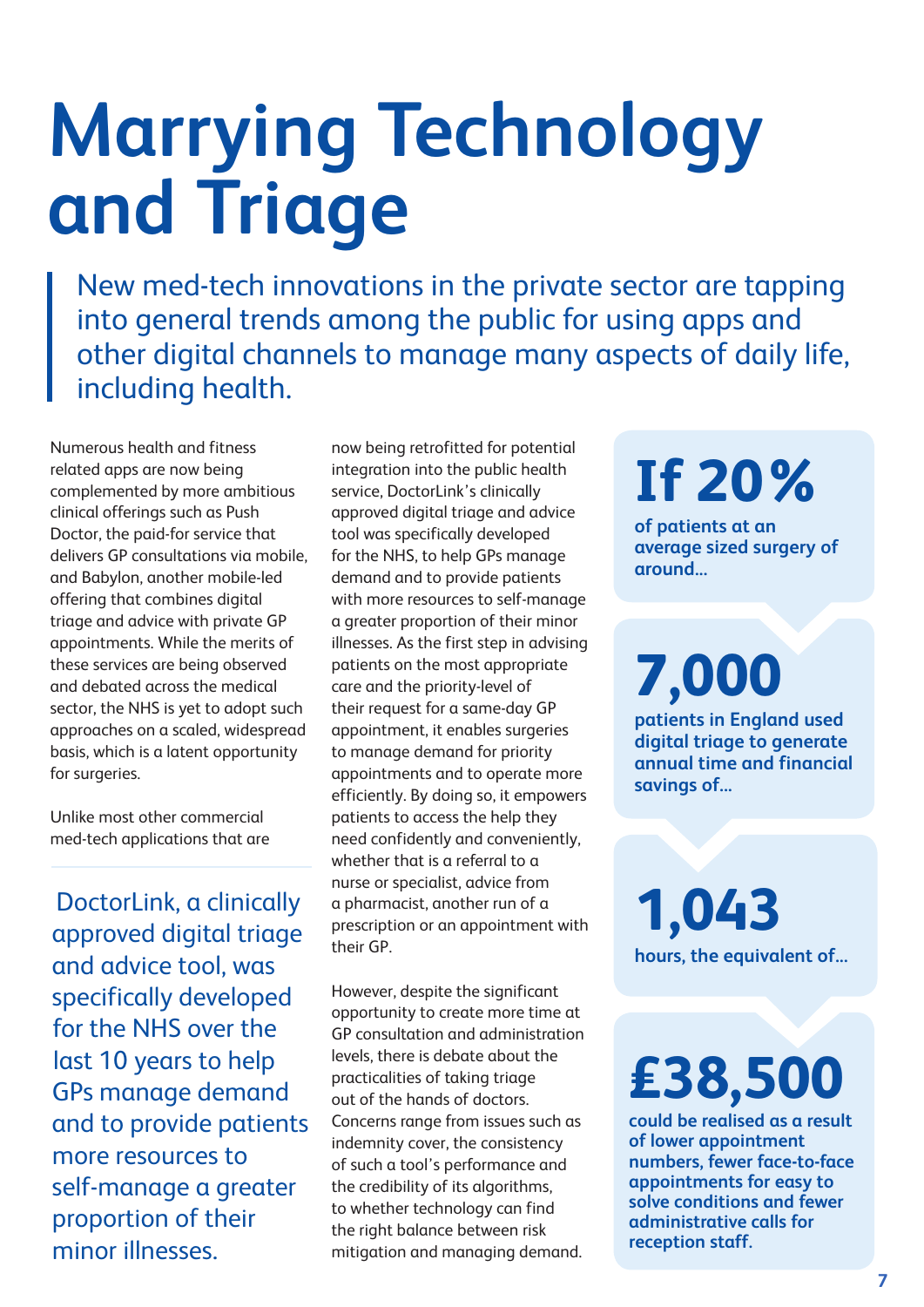This follows years of trial and error with various systems having adverse effects on surgeries; NHS 111 has a track record of escalating non-critical conditions and directing patients to A&E or surgeries. Providers like Web MD have created a stepping stone to encourage patients to move towards online triage but at the same time have failed to reduce GPs' triage time as free-text symptom descriptors have been time-intensive to review. These provide good reasons why there are questions around the benefits and implementation of digital triage. However, when so many doctors and staff are overworked and time poor, automating triage could protect patient safety. It is a complex issue, which is why triage services, like DoctorLink, need to be developed by medical and technology experts in consultation with general practitioners to ensure lessons are learned and applied in their development.

Early adopters are piloting DoctorLink nationwide and providing positive results that evidence its reliability and effectiveness for managing appointment demand. Outcomes from the trials are demonstrating how the service, based on robust algorithms, is providing accurate, clinically endorsed diagnoses ahead of consultations, allowing doctors to focus on treating rather than diagnosing patients during appointments.

Within this, the service also directs patients to the most appropriate care pathway including self-help, pharmacy and further diagnostic testing, as well as prioritising GP and nurse appointments.

Beyond enhancing care for patients and creating time for surgeries, DoctorLink is able to deliver cost savings. If **20%** of patients at an average-sized surgery of around **7,000** patients in England used digital triage to generate annual time and financial savings of **1,043** hours, the equivalent of **£38,500** could be realised as a result of lower appointment numbers, fewer face-to-face appointments for easy-to-solve conditions and fewer administrative calls for reception staff.

At a time when GPs are being asked to do more with less, evidence of the operational efficacy of technologies is vital to ensure that enthusiasm for digital triage is converted into operational uptake.

#### **Insights from DoctorLink's Initial Pilot**

**Popular with**

#### **16-40 year olds 80%**

*All age groups have used the system – the largest is 16–40-year-olds.*

**So far,**

*of patients have given positive feedback* 

**Appointments redirected**

 **15%- 20%**

*Over 15% of patients are being recommended homecare for their treatment, who would have previously presented for a surgery appointment. This could rise to around 20%.* 

**Usage is**

**24/7**

*System has high usage when surgeries are closed, enabling patients to access goodquality advice from GP surgeries 24/7.*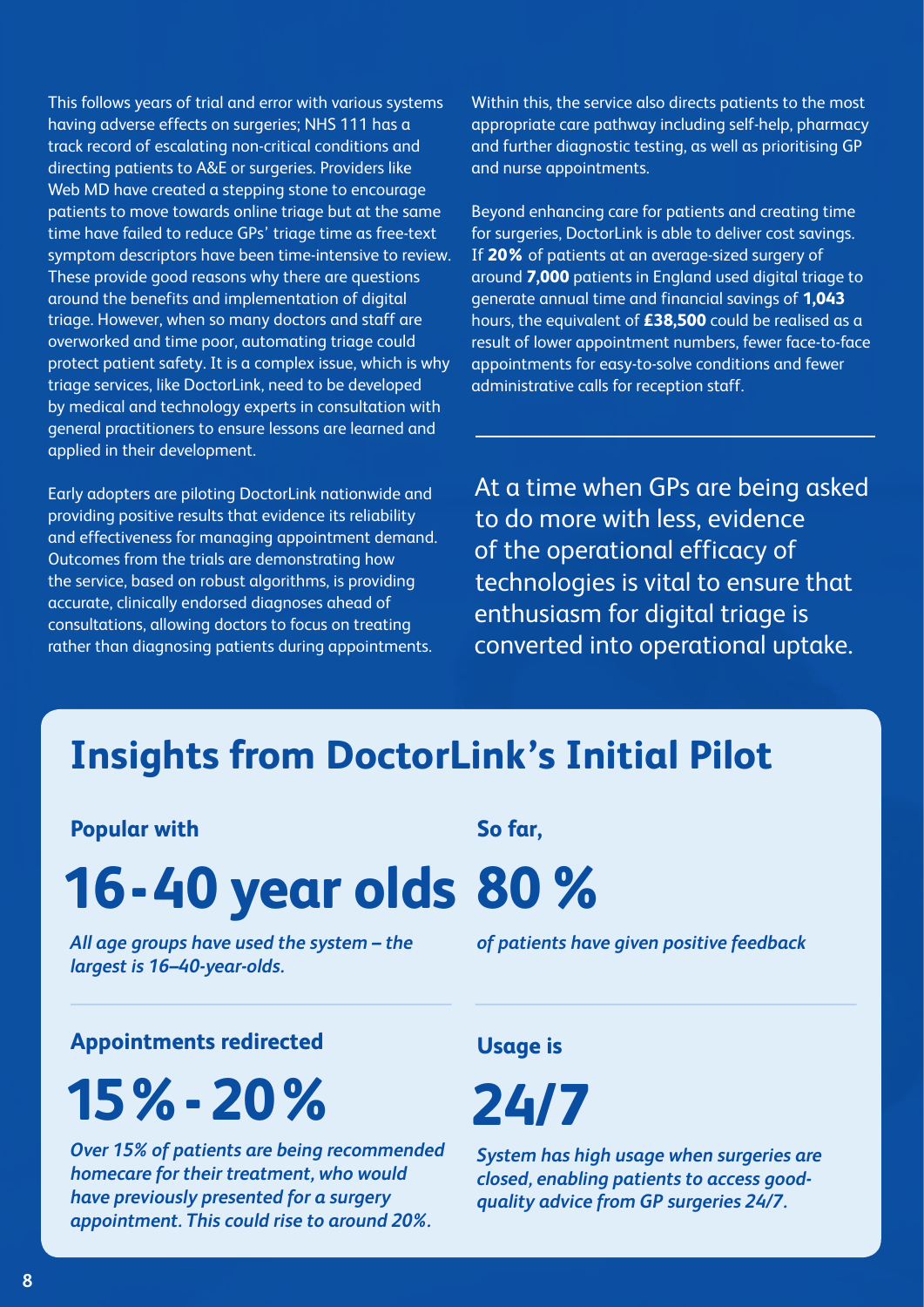### **Getting Better: Steps to Progress**

Applying digital solutions to improve the current situation cannot be achieved in isolation. Using our insight into digital triage and the online provision of medical advice as an example, there are several factors that can support a smoother transition towards a more efficient, digitised GP surgery experience:

# **01 Good practice starts in surgery**

While it is still important for GPs to continue to lobby NHS leaders and policymakers at a macro-level, rather than waiting for high-level changes, it is advisable for partners and practice managers to focus on what improvements can be implemented within their surgeries.

This requires an investment in time and resources upfront, but taking proactive step changes will be the quickest way to alleviate the immediate pressures on the system. Their impact can be accelerated further if a solution can be rolled out across CCGs as it presents an advantage to implement change more widely and quickly in terms of cost-effectiveness, collective bidding to trial new approaches, sharing insights from pilots and creating a more consistent approach across the Group.

### **Identify solutions that are 02 clever, not counterproductive**

As mentioned earlier, through initial experiences of NHS Direct and then NHS 111, taking triage away from doctors' day-to-day activities can be perceived as counterproductive.

This caution is understandable. For advantages to be realised, it is important that technologies strike the right balance – between using algorithms that have the rigour to be trusted by clinicians to make intelligent decisions and direct patients to see a clinician when necessary, without being overly cautious and burdening surgeries further. Similarly, solution providers should temper their ambitions to offer systems that promise too many elements, with what is practical for surgeries and safe for patients.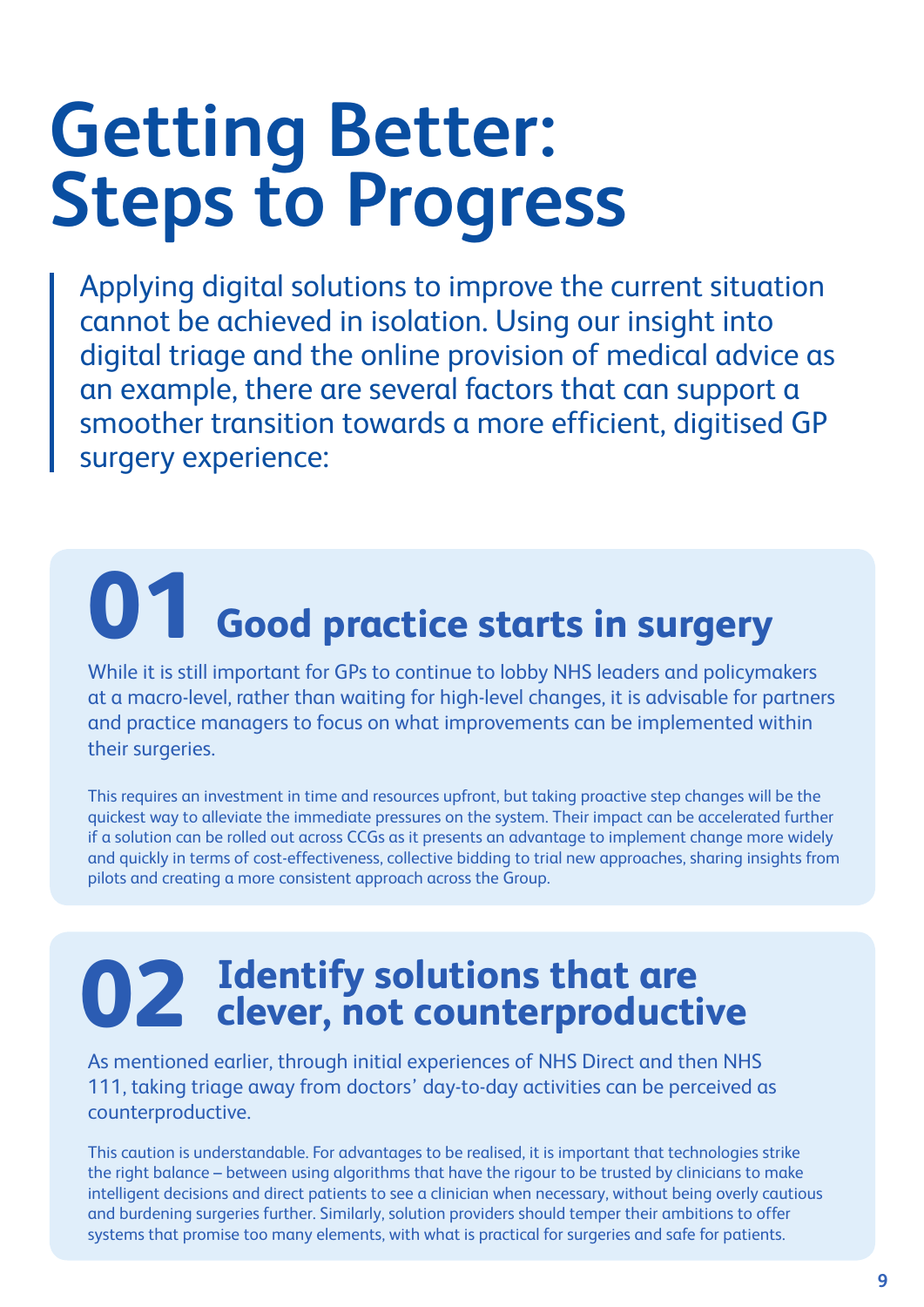## **03 Start with early adopters**

In reality, it is unlikely that 100% of patients within a surgery will migrate to using digital services. Some may have limited access to, or understanding of, technology, or may simply be reluctant to transition for other reasons.

Identifying and engaging 'early adopters' is critical to building traction and important case study evidence to help persuade wider patient groups to change their behaviours. In our experience, those who have been most open to trialling new ways of interacting with their surgeries tend to be between 16 and 40 years old and are either generally more digitally savvy, professionals who do not want to take time out of the working day to visit surgeries and parents who are time poor and want advice about their children's health needs quickly and reliably.

## **04 Ensure a positive patient experience**

If implementing digital gateways to primary care services are going to work for practices, particularly in terms of signposting them to alternative services such as pharmacies, then the experience has to be positive for patients.

Put simply, the system needs to show that it works and can be centred on building patient satisfaction. Collaborating with other services will be key to ensuring that the process is smooth and delivers what the patient needs. It will be easier for surgeries to achieve this in areas where they have most control, for example, signposting to a nurse within the practice, as opposed to an external pharmacy. However, if the experience works, it is highly likely that the patient will be comfortable to use it again.

### **Keep approaches and messages 05 consistent**

It can be tempting to keep switching between new initiatives. Instead, it is advisable to resist the temptation to give up on pilots too quickly, either due to the time and resource constraints within surgeries, to continue progressing these if they require adjustment, or if patient uptake is slow.

Experience has shown that those who have greater success in piloting new approaches are those that spend more time and tenacity in continuing to implement them despite any initial setbacks.

Similarly, to be effective, surgeries need to be consistent in the messages that they are communicating with patients as ways of working change. This could mean advising people when they should be using different services and continuously steering them towards particular routes of care until this becomes the norm.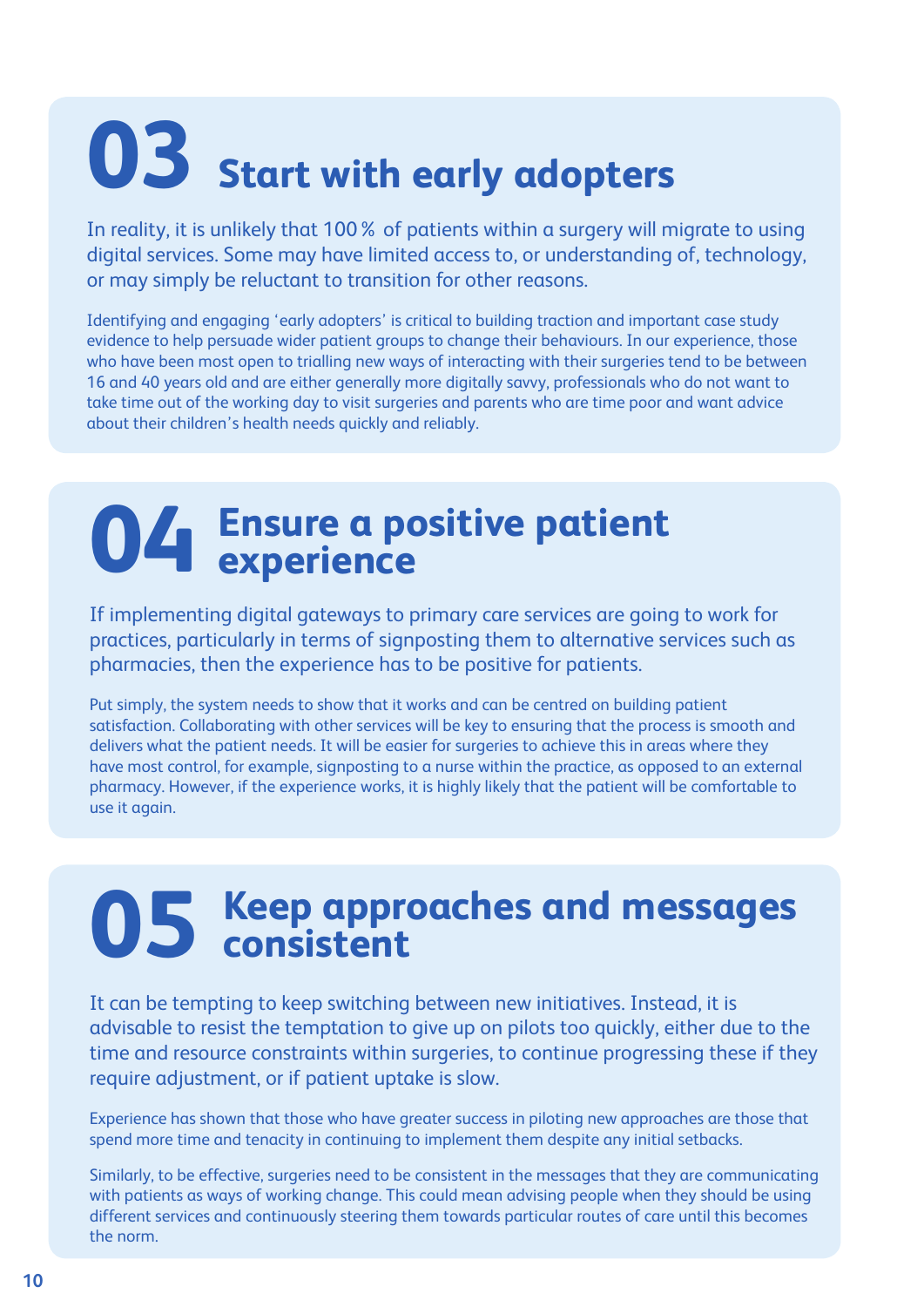### **Use data for identifying cause 06 and prevention**

Through implementing digital solutions, and particularly in the case of digital triage, data will accumulate that will be valuable for implementing ongoing improvements, as well as managing immediate demand.

For example, analysing patient data around the frequency and reason for appointments can enable clinicians to identify trends in patient behaviours and equip them with insights to create targeted management strategies. It would also help GPs to have more proactive, informed conversations with patients who come in too frequently for consultations that could be avoided.

**07 Learn from other sectors**

Convincing patients to manage their healthcare digitally could be regarded as more emotive than when encouraging people to bank or shop online. Yet there are some relevant learnings that are applicable to how people have migrated from in-branch to online banking.

The retail banking sector implemented a carrot and stick approach, which is likely to be needed in driving behaviour change in healthcare. Firstly, the banks acknowledged that they had to offer something better than the current solution. Their initiatives focused on educating consumers about the benefits of having greater control over their finances as well as ensuring that the online and digital experience was far faster and accessible than visiting a branch. This is a similar proposition to the role of digital triage, offering patients greater access to, and control over, the services that they need 24/7.

Online 'concierges' were placed in banks to help walk customers through the process so that they could familiarise themselves with the system. It was found that once customers tried it, they kept using it. This might not be feasible in surgeries, but clear explanatory materials and support staff who understand the new systems can help to achieve a similar outcome among patients.

Moving forward, the banks took a tougher line in terms of offering better incentives and benefits to online users as well as gradually reducing counter services in high street branches – the carrot and the stick. These approaches are not directly transferable, but there are parallels such as reminding patients about the advantages of using a new system, and some surgeries, with an appropriate demographic of 'early adopters', might consider using a digital triage and booking system, like DoctorLink, as the only way to book an urgent or same-day GP appointment.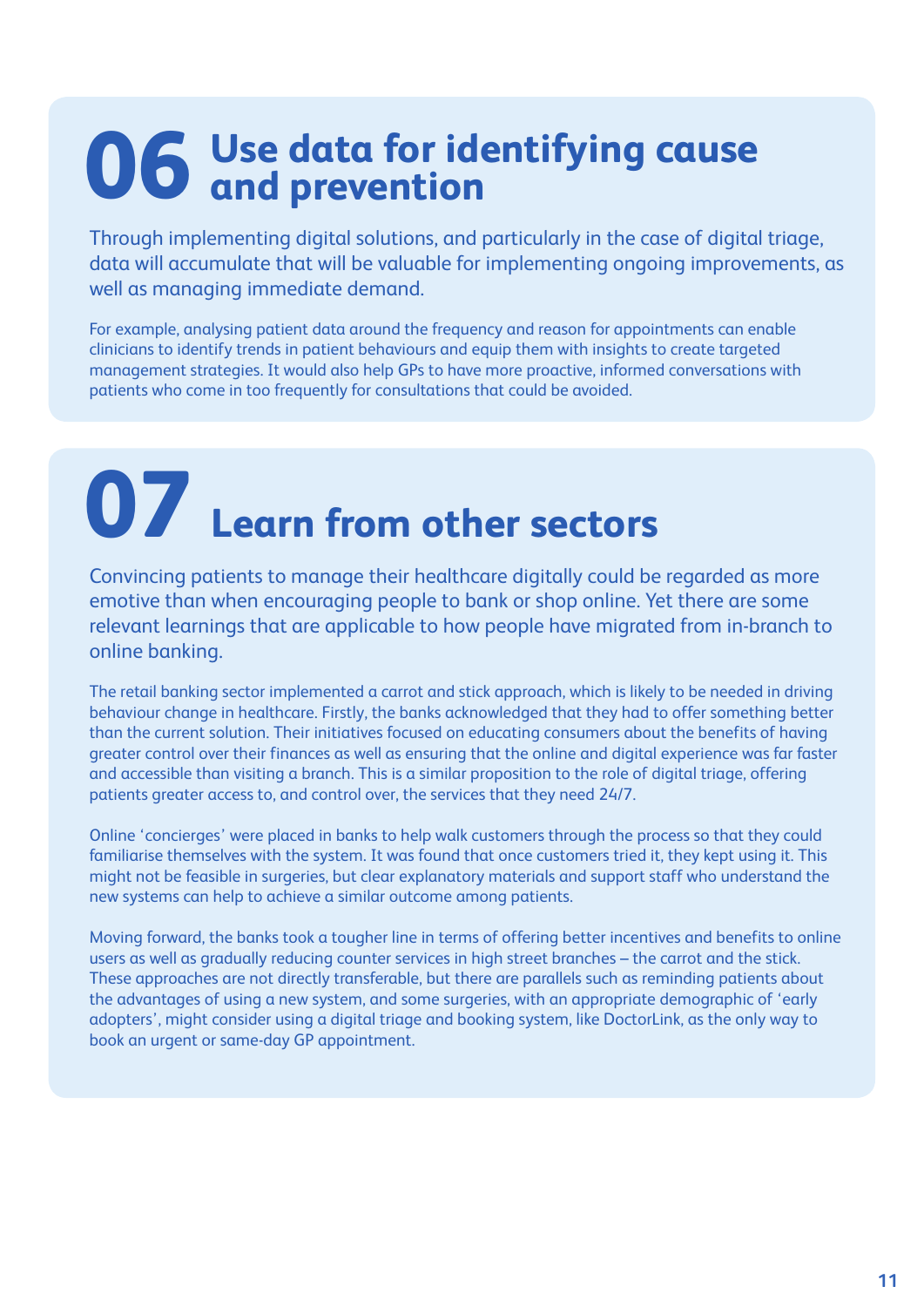### **Looking to the Future**

The sustainability of GP surgeries is at a critical juncture. It is widely agreed that the current model is broken, and how surgeries will operate going forward remains to be seen.

The BMA's 2016 Future of General Practice report showed consensus that the sector will include a variety of general practice models to reflect the diverse needs of populations and geographies. For example, the move towards merging several surgeries within CCGs to benefit from economies of scale and shared back-office resources to create 'Super Partnerships' is thought only to work in cities compared to rural areas, where shared facilities could be too widely dispersed to be effective.

Although there is no one-size-fits-all model, respondents to the DoctorLink survey see that converging a broader range of complementary services within surgeries offers potential for improving the system; 60% of GPs think that pharmacies, advice centres and information services are likely to converge into what general practice services deliver in the future and that this is a positive change.

As part of this change, using digital solutions to unlock efficiencies in NHS surgeries will be a process of evolution, not revolution. Similarly, this does not mean that practices will have to find extensive budgets for new investments, but rather select existing approaches that can integrate

seamlessly into existing IT infrastructure, and demonstrate tangible results and return on investment. Applying such lightweight technology-driven interventions with small, incremental and targeted investments can create significant improvements from which to build on while transformational infrastructure changes take place across the NHS more widely. However, it requires a more commercial mind-set from practice managers and GPs to be able to draw the link between approaches that can save time and bureaucracy, and the overall positive performance of the surgery, collectively in terms of patient satisfaction, GP wellbeing and overall cost-effectiveness. It is also important to bring along all surgery staff and patients through consistent communication about the changes and benefits and to focus on the outcomes of initiatives rather than becoming distracted by the digital activity itself.

While the development of these solutions continues, the aim is ultimately to protect the future sustainability of NHS GP surgeries and to create an environment where patients and GPs are gaining the optimum experience and outcome from each consultation. Doing so will have a positive impact on quality of care, patient satisfaction and GPs' careers.



#### **DoctorLink in Practice: A Case Study Reducing Pressures on Surgery Resources**

Beversbrook Medical Centre has been piloting DoctorLink for four months in a bid to rebalance patient demand and manage GP appointments more efficiently.

DoctorLink was implemented at a time when the patient population at Beversbrook was growing, with the number of patient registrations increasing by **22%** in the last five years, and the increased demand was adding a strain on resources.

In response, Beversbrook's Managing Partner, Emmy Butcher encouraged the surgery's **7,000** patients to register to DoctorLink through text and email alerts as well as targeted social media updates, and had particular success engaging the **4,300** strong cohort of patients aged between **17 and 65.** As a result, uptake has been encouraging, with new registrations taking place on a daily basis during the pilot. **"Patients have been excited to sign up to DoctorLink and to be involved in refining the dispositions from the out-set as part of the development team"**, she says.

The triage tool has already made an impact on rebalancing demand. **"33% of patients contacting the out of hours** 

**service, do so using the DoctorLink Symptom Checker,"** says Emmy. She explains that patients are bypassing NHS 111, which previously directed them to the service and are **"placing their trust in DoctorLink dispositions instead".** 

**"It is encouraging to see how the service has already begun to alleviate the pressures on NHS services,"** she reports.

Beversbrook's employees have equally offered positive feedback. **"My staff are using the Symptom Checker to confidently signpost patients to the most appropriate route of care, whether this is a GP, a nurse or a pharmacist and it has really helped them to effectively allocate appointments to more urgent patients."** 

She concluded: **"In a climate when NHS England is struggling to invest sufficient funds to relieve the demand on practices, I would definitely recommend DoctorLink to other practice managers."** 

**"I am looking forward to DoctorLink's improved algorithms through this pilot stage and to the package being delivered to other GP surgeries."**